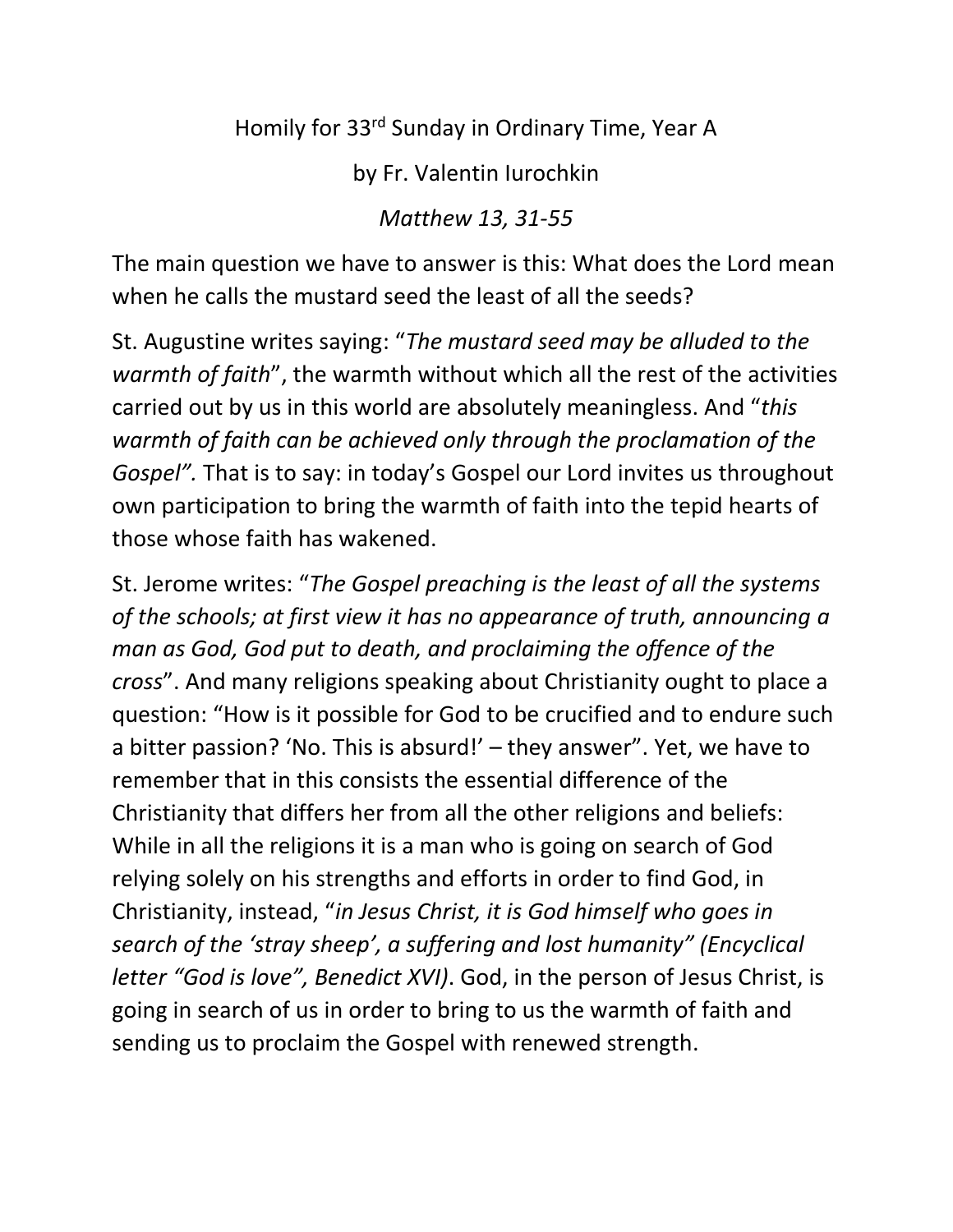So today's Gospel is an invitation for us to live through the life of our Lord Himself, His suffering and death, in order to participate in His glorious resurrection.

During the feast of Baptism the Church is teaching us that Our Lord died to this world and was buried like a seed of grain in order to bring us the warmth of faith and hope in the everlasting salvation. St. Gregory the Great writes: "*Christ Himself is the grain of mustard seed, who, planted in the garden of the sepulcher, grew up in a great tree; He was the grain of seed in the humiliation of the flesh; He was a grain of seed when He died and a tree when He rose up again; a grain a seed in the humiliation of the flesh, a tree in the power of His majesty*".

Following the teaching of St. Gregory the Great we can conclude, that the seed of faith planted in the garden the hearts of the believers has to be crushed as well so that it may bear fruit. In this world we as well called "to re-live" the humiliation of the flesh, persecutions, suffering in order to become *a tree in the power of His majesty*. It is only than that the birds will find a shelter beneath the branches of the grown tree and will be wormed in their faith. St. Gregory the Great continues: "*'The birds lodge in its branches', when holy souls that raise themselves aloft from thoughts of earth on the winds of the virtues, breathe again from the troubles of this life in their words and comforting*".

So, when our Lord calls the mustard seed the least of all the seeds of this world he speaks about the least reality of this world, reality that is meant to become the greater. This reality is our faith. While calling faith the least reality Our Lord challenges us. In fact, the faith will always remain the least reality unless we put it in practice, unless we are willing to live and suffer through the Sacred text.